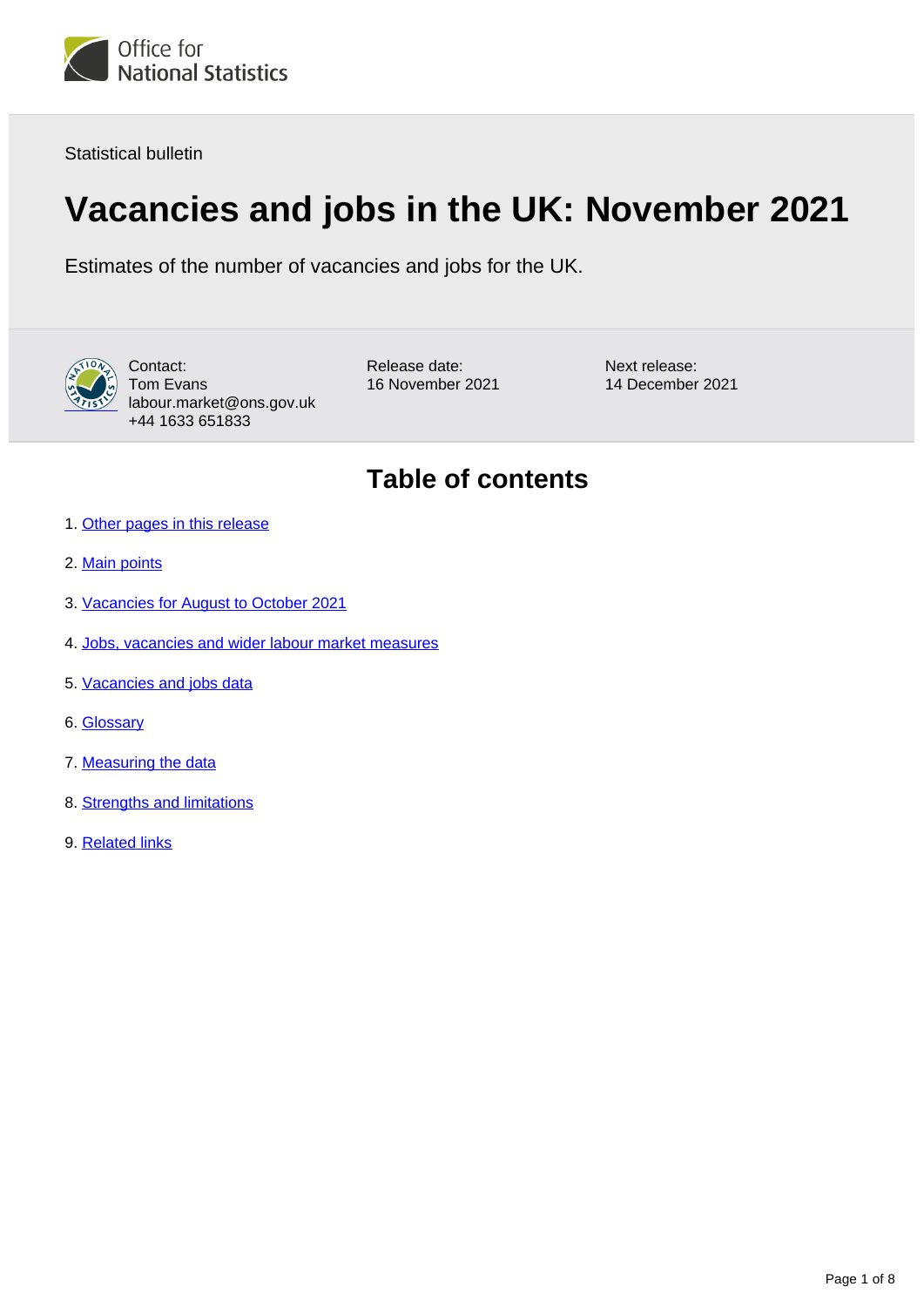## <span id="page-1-0"></span>**1 . Other pages in this release**

- [Labour market overview](https://www.ons.gov.uk/employmentandlabourmarket/peopleinwork/employmentandemployeetypes/bulletins/uklabourmarket/november2021)
- [Employment in the UK](https://www.ons.gov.uk/employmentandlabourmarket/peopleinwork/employmentandemployeetypes/bulletins/employmentintheuk/latest)
- [Average weekly earnings in Great Britain](https://www.ons.gov.uk/employmentandlabourmarket/peopleinwork/employmentandemployeetypes/bulletins/averageweeklyearningsingreatbritain/latest)

## <span id="page-1-1"></span>**2 . Main points**

- The number of job vacancies in August to October 2021 continued to rise to a new record of 1,172,000, an increase of 388,000 from the pre-coronavirus (COVID-19) pandemic January to March 2020 level, with 15 of the 18 industry sectors showing record highs.
- On the quarter, the rate of growth in vacancies continued to slow down; in August to October 2021 vacancies rose 222,000 (23.4%), down from 288,000 (43.4%) last quarter, and the largest quarterly increase was seen in "wholesale and retail trade; repair of motor vehicles and motorcycles" up 29,600 (24.8%).
- In August to October 2021 all industry sectors were above their January to March 2020 pre-coronavirus pandemic levels, with accommodation and food service activities increasing the most by 66,500 (79%).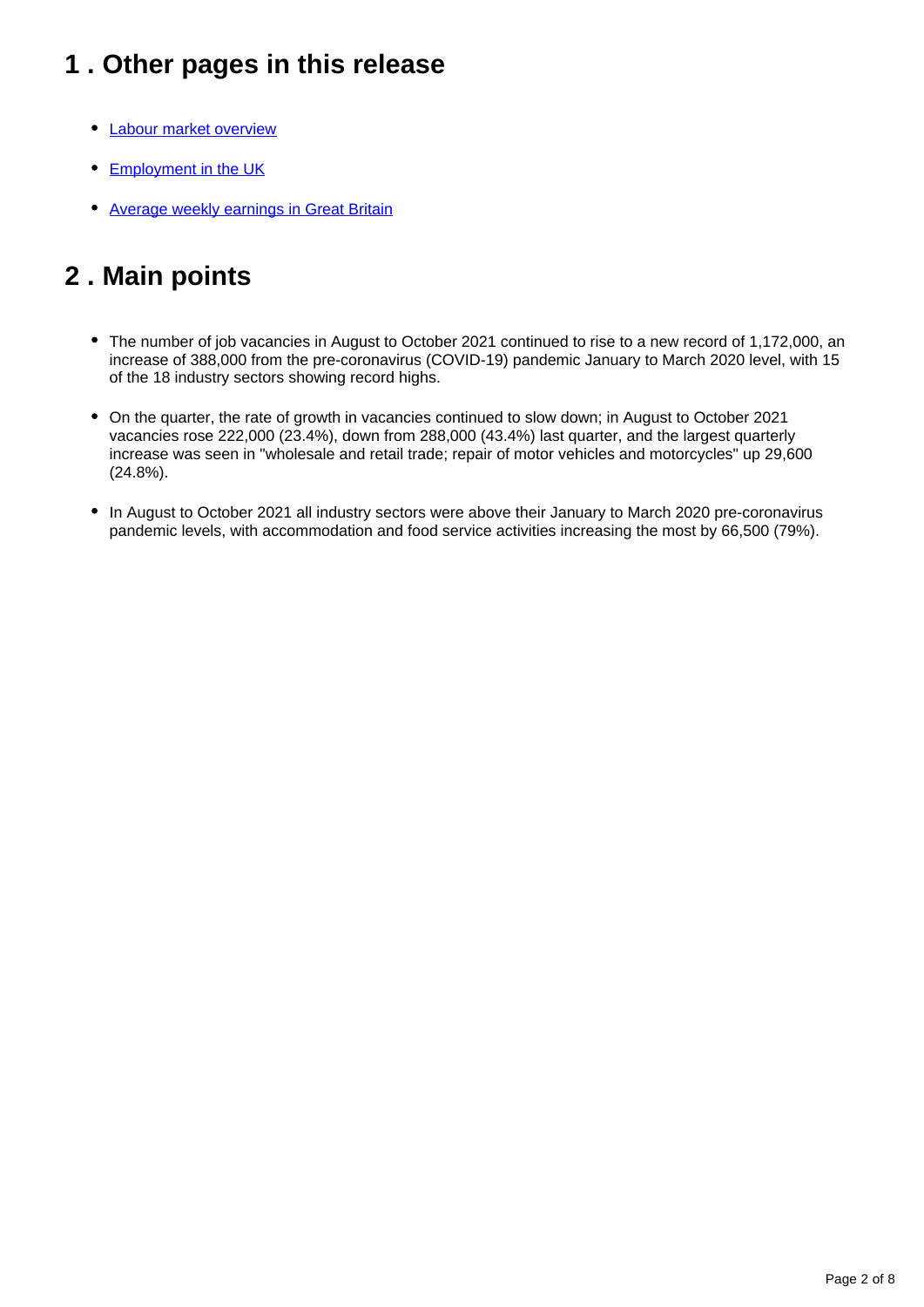## <span id="page-2-0"></span>**3 . Vacancies for August to October 2021**

### **Figure 1: Vacancies rose to a record 1,172,000 in August to October 2021**

**Number of vacancies in the UK, seasonally adjusted, August to October 2002 to August to October 2021**

## Figure 1: Vacancies rose to a record 1,172,000 in August to October 2021

Number of vacancies in the UK, seasonally adjusted, August to October 2002 to August to October 2021



#### **Source: Office for National Statistics – Vacancy Survey**

August to October 2021 saw the rate of growth slowing down. Despite this, all industries increased their vacancy numbers on the quarter. The recent growth in vacancies over the preceding periods has been the major contributing factor to the July to September 2021 unemployed person per vacancy ratio falling to a record low of 1.3.

The headline vacancy estimates are based on three-month averages, which naturally involve some time lag. Insight into trends in October 2021 are provided by two experimental sources: single-month vacancy estimates (see [Strengths and limitations\)](https://www.ons.gov.uk/employmentandlabourmarket/peopleinwork/employmentandemployeetypes/bulletins/jobsandvacanciesintheuk/march2021#strengths-and-limitations), in [Dataset x06](https://www.ons.gov.uk/employmentandlabourmarket/peoplenotinwork/unemployment/datasets/x06singlemonthvacanciesestimatesnotdesignatedasnationalstatistics), and with regional vacancy information Adzuna's [online job advert](https://www.ons.gov.uk/economy/economicoutputandproductivity/output/datasets/onlinejobadvertestimates)  [estimates. B](https://www.ons.gov.uk/economy/economicoutputandproductivity/output/datasets/onlinejobadvertestimates)oth sources reached record levels of vacancy numbers in October 2021.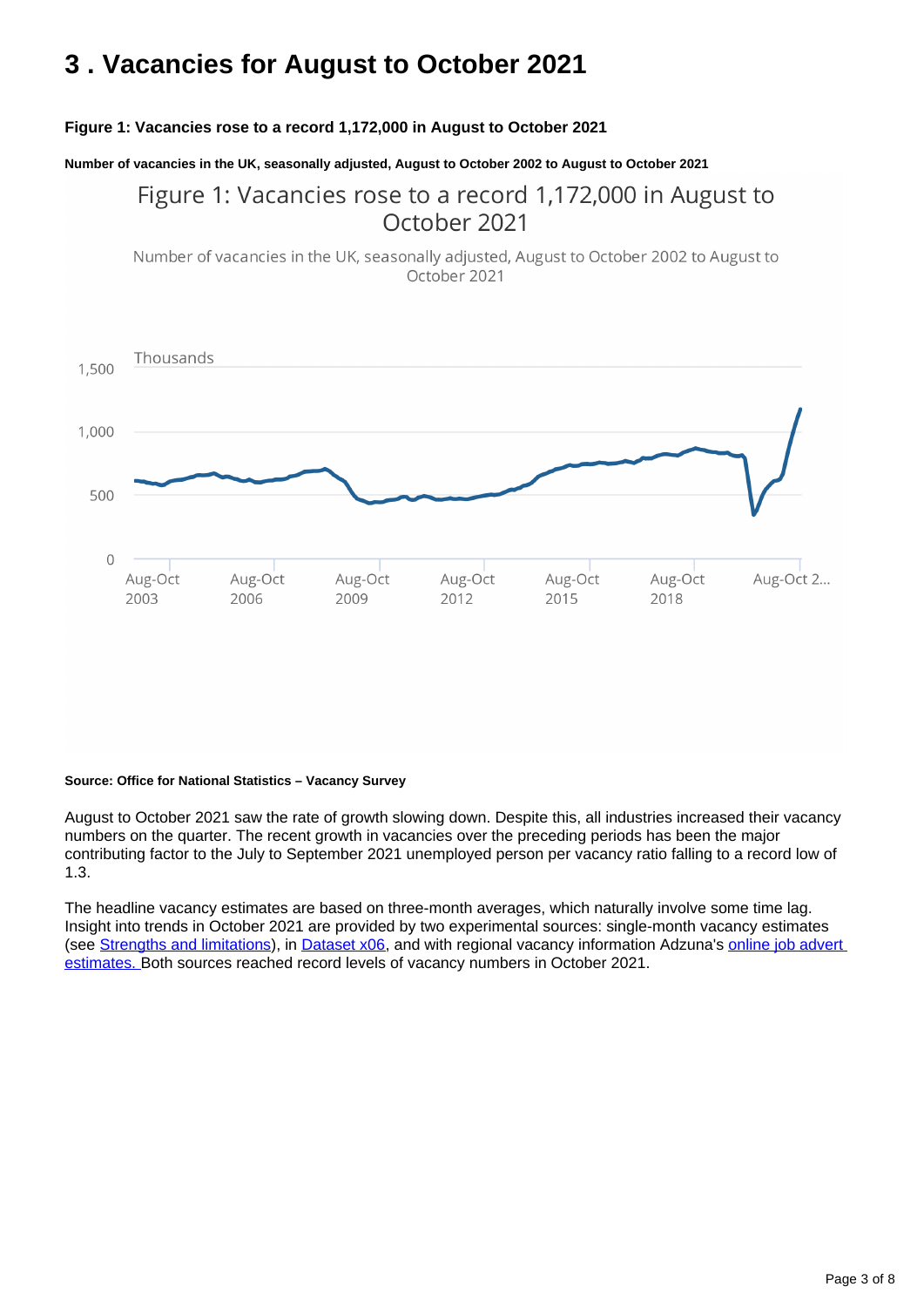### **Figure 2: All industries displayed positive quarterly growth in August to October 2021**

**August to October 2021 three-month average vacancies in the UK; quarterly percentage growth from May 2021 to July 2021 and percentage growth from pre-coronavirus pandemic January to March 2020**

#### **Source: Office for National Statistics – Vacancy Survey**

While the overall rate of vacancy growth has slowed recently, the number of vacancies has increased across all industries. The fastest rates of growth compared with last quarter were seen in construction (41.1%) and transport and storage (40.4%).

The largest increase in vacancy numbers on the quarter was in wholesale and retail trade with repair of motor vehicles and motorcycles growing by 29,600 (24.8%). A further 14 industry groups posted record numbers of vacancies, with the largest increases in accommodation and food service activities (25,100), manufacturing (24,300), and professional, scientific and technical activities (22,900). These figures support the evidence that many business sectors are struggling to fill vacancies because of a number of social and economic reasons. A more detailed study of these circumstances can be found in [a dataset](https://www.ons.gov.uk/economy/economicoutputandproductivity/output/datasets/businessinsightsandimpactontheukeconomy) investigating recruitment difficulties across affected sectors.

August to October 2021 saw all industries above their January to March 2020 pre-coronavirus pandemic levels, with the largest increase in accommodation and food service activities up by 66,500 (79.0%). The reopening of the economy earlier this year aided the growth in vacancies; from the period April to June 2021, when the vacancy figure first exceeded pre-coronavirus pandemic levels, the total number of vacancies has increased by 309,500 (35.9%)

The current ratio of 3.9 vacancies to 100 employees remains the highest on record with all industries increasing on the quarter. Accommodation and food service activities continued with the highest ratio of 6.7 vacancies to every 100 employees.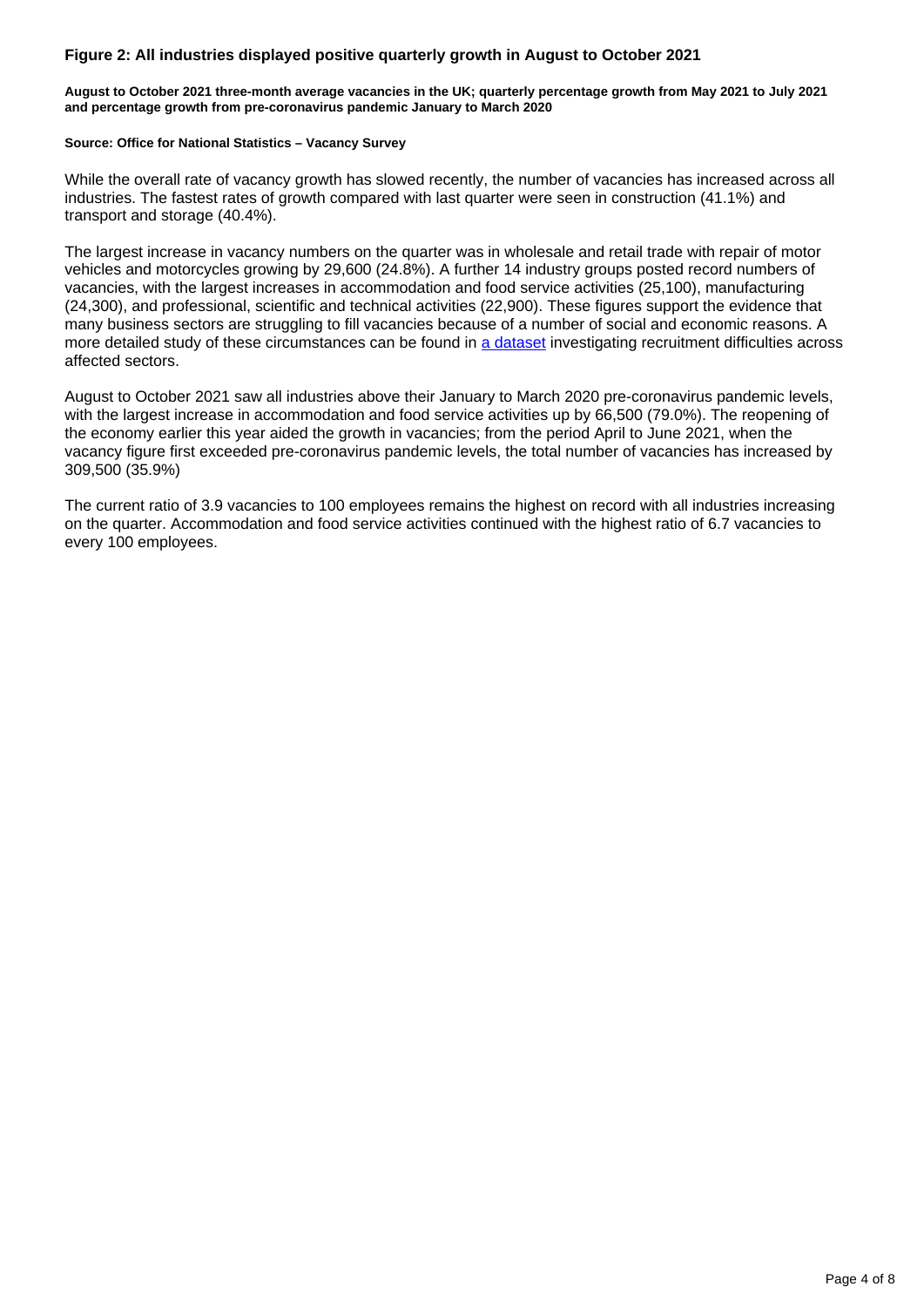### **Figure 3: There was positive quarterly growth in every size band in August to October 2021**

**August to October 2021 three-month average vacancies in the UK; quarterly growth from May to July 2021 and growth from pre-coronavirus pandemic January to March 2020**

## Figure 3: There was positive quarterly growth in every size band in August to October 2021

August to October 2021 three-month average vacancies in the UK; quarterly growth from May to July 2021 and growth from pre-coronavirus pandemic January to March 2020



Precentage growth since January 2020 to March 2020

#### **Source: Office for National Statistics – Vacancy Survey**

All industry size bands have been increasing their numbers of vacancies consistently since January to March 2021 reaching new record levels this period.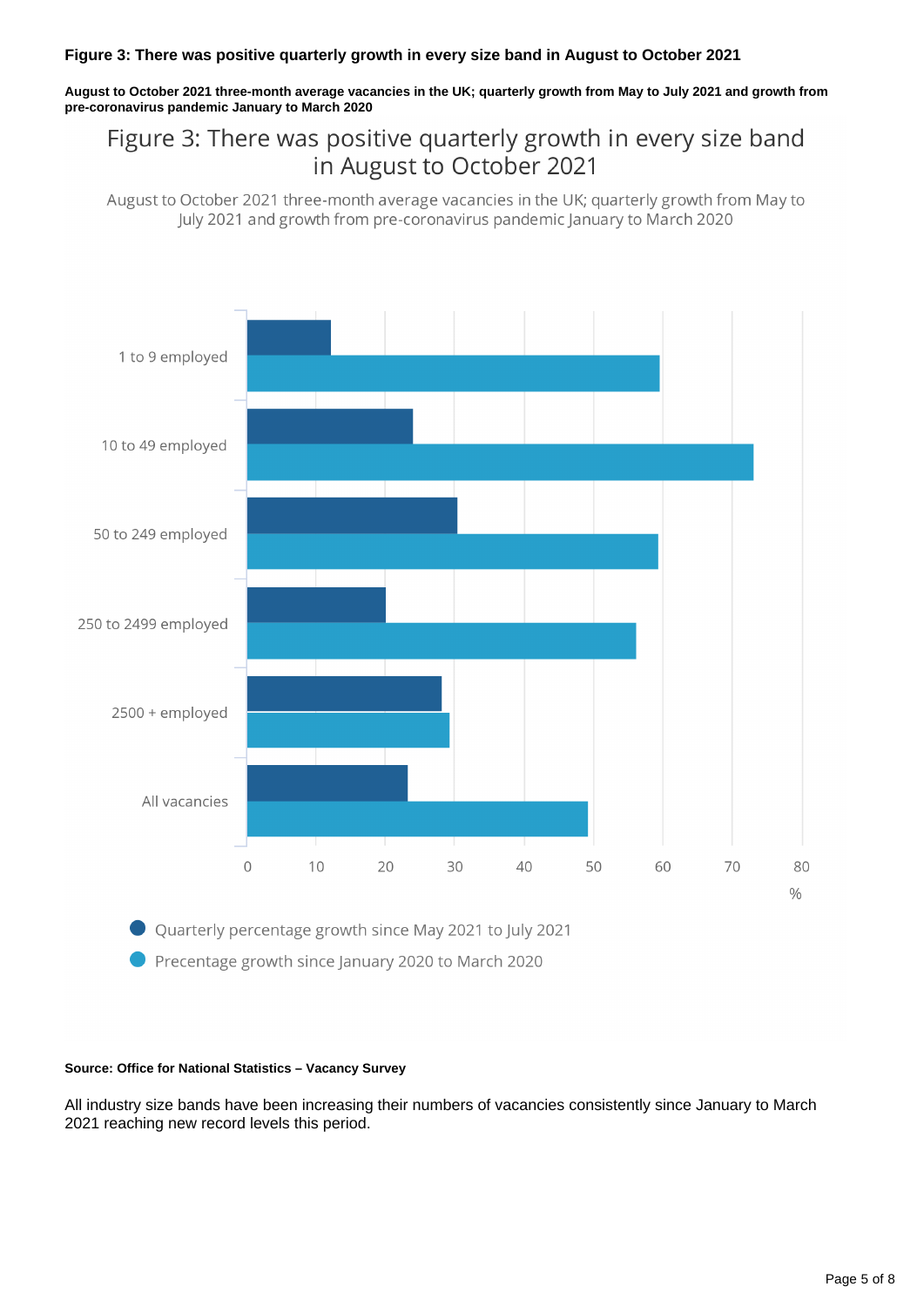## <span id="page-5-0"></span>**4 . Jobs, vacancies and wider labour market measures**

Our estimated number of [workforce jobs for June 2021 \(next updated December 2021\)](https://www.ons.gov.uk/redir/eyJhbGciOiJIUzI1NiJ9.eyJpbmRleCI6MSwicGFnZVNpemUiOjEwLCJ0ZXJtIjoiVmFjYW5jaWVzIiwicGFnZSI6MSwidXJpIjoiL2VtcGxveW1lbnRhbmRsYWJvdXJtYXJrZXQvcGVvcGxlaW53b3JrL2VtcGxveW1lbnRhbmRlbXBsb3llZXR5cGVzL2J1bGxldGlucy9qb2JzYW5kdmFjYW5jaWVzaW50aGV1ay9zZXB0ZW1iZXIyMDIxIiwibGlzdFR5cGUiOiJzZWFyY2gifQ.GSLFV4T75sEE5FC9j1h5s9BQCUvNlyrpH0vtre-SuxA), shows a fall of 856,000 compared with pre-coronavirus (COVID-19) pandemic in December 2019. Since December 2019 vacancies have increased by 59,000 over the same period, giving a combined fall in labour demand of a little under 800,000. Despite this fall in labour demand, in the period April to June 2021 there was a quarterly increase in the employment rate, also reflected by HM Revenue and Customs [earnings and employment from Pay As You Earn](https://www.ons.gov.uk/file?uri=%2femploymentandlabourmarket%2fpeopleinwork%2fearningsandworkinghours%2fdatasets%2frealtimeinformationstatisticsreferencetablenonseasonallyadjusted%2fcurrent/rtistatisticsreferencetablenotseasonallyadjusted1.xlsx)  [Real Time Information](https://www.ons.gov.uk/file?uri=%2femploymentandlabourmarket%2fpeopleinwork%2fearningsandworkinghours%2fdatasets%2frealtimeinformationstatisticsreferencetablenonseasonallyadjusted%2fcurrent/rtistatisticsreferencetablenotseasonallyadjusted1.xlsx) on the number of payrolled employees.

The June 2021 workforce jobs figures signify a recovery. They are up 293,000 from March 2021, the largest quarterly increase since March 2014, alongside vacancies, which increased 242,000 over the same period.

## <span id="page-5-1"></span>**5 . Vacancies and jobs data**

[Vacancies by industry](https://www.ons.gov.uk/employmentandlabourmarket/peoplenotinwork/unemployment/datasets/vacanciesbyindustryvacs02) Dataset VACS02 | Released 16 November 2021 Estimates of vacancies by industry (Standard Industrial Classification 2007).

#### [Workforce jobs summary](https://www.ons.gov.uk/employmentandlabourmarket/peopleinwork/employmentandemployeetypes/datasets/workforcejobssummaryjobs01)

Dataset JOBS01 | Released 14 September 2021 Estimates of jobs by type of job (including employee jobs, self-employment jobs, HM Forces and government-supported trainees).

[Workforce jobs by industry](https://www.ons.gov.uk/employmentandlabourmarket/peopleinwork/employmentandemployeetypes/datasets/workforcejobsbyindustryjobs02) Dataset JOBS02 | Released 14 September 2021 Estimates of jobs by industry (Standard Industrial Classification 2007).

[X06: Single month vacancies estimates \(not designated as National Statistics\)](https://www.ons.gov.uk/employmentandlabourmarket/peoplenotinwork/unemployment/datasets/x06singlemonthvacanciesestimatesnotdesignatedasnationalstatistics) Dataset X06 | Released 16 November 2021 Single Month Vacancy Survey estimates, not seasonally adjusted

## <span id="page-5-2"></span>**6 . Glossary**

### **Vacancies**

[Vacancies](https://www.ons.gov.uk/employmentandlabourmarket/peopleinwork/employmentandemployeetypes/methodologies/aguidetolabourmarketstatistics#vacancies) are defined as positions for which employers are actively seeking recruits from outside their business or organisation. The estimates are based on the Vacancy Survey; this is a survey of employers designed to provide estimates of the stock of vacancies across the economy, excluding agriculture, forestry and fishing (a small sector for which the collection of estimates would not be practical).

### **Jobs**

A [job](https://www.ons.gov.uk/employmentandlabourmarket/peopleinwork/employmentandemployeetypes/methodologies/aguidetolabourmarketstatistics#jobs) is an activity performed for an employer or customer by a worker in exchange for payment, usually in cash, or in kind, or both. The number of jobs is not the same as the number of [people in employment](https://www.ons.gov.uk/employmentandlabourmarket/peopleinwork/employmentandemployeetypes/methodologies/aguidetolabourmarketstatistics#employment). This is because a person can have more than one job. The number of jobs is the sum of employee jobs from employer surveys, selfemployment jobs from the Labour Force Survey (LFS), those in HM Forces, and government-supported trainees. The number of people in employment is measured by the LFS; these estimates are available in our **Employment** [in the UK](https://www.ons.gov.uk/employmentandlabourmarket/peopleinwork/employmentandemployeetypes/bulletins/employmentintheuk/latest) release.

A [more detailed glossary](https://www.ons.gov.uk/employmentandlabourmarket/peopleinwork/employmentandemployeetypes/methodologies/aguidetolabourmarketstatistics#glossary) is available.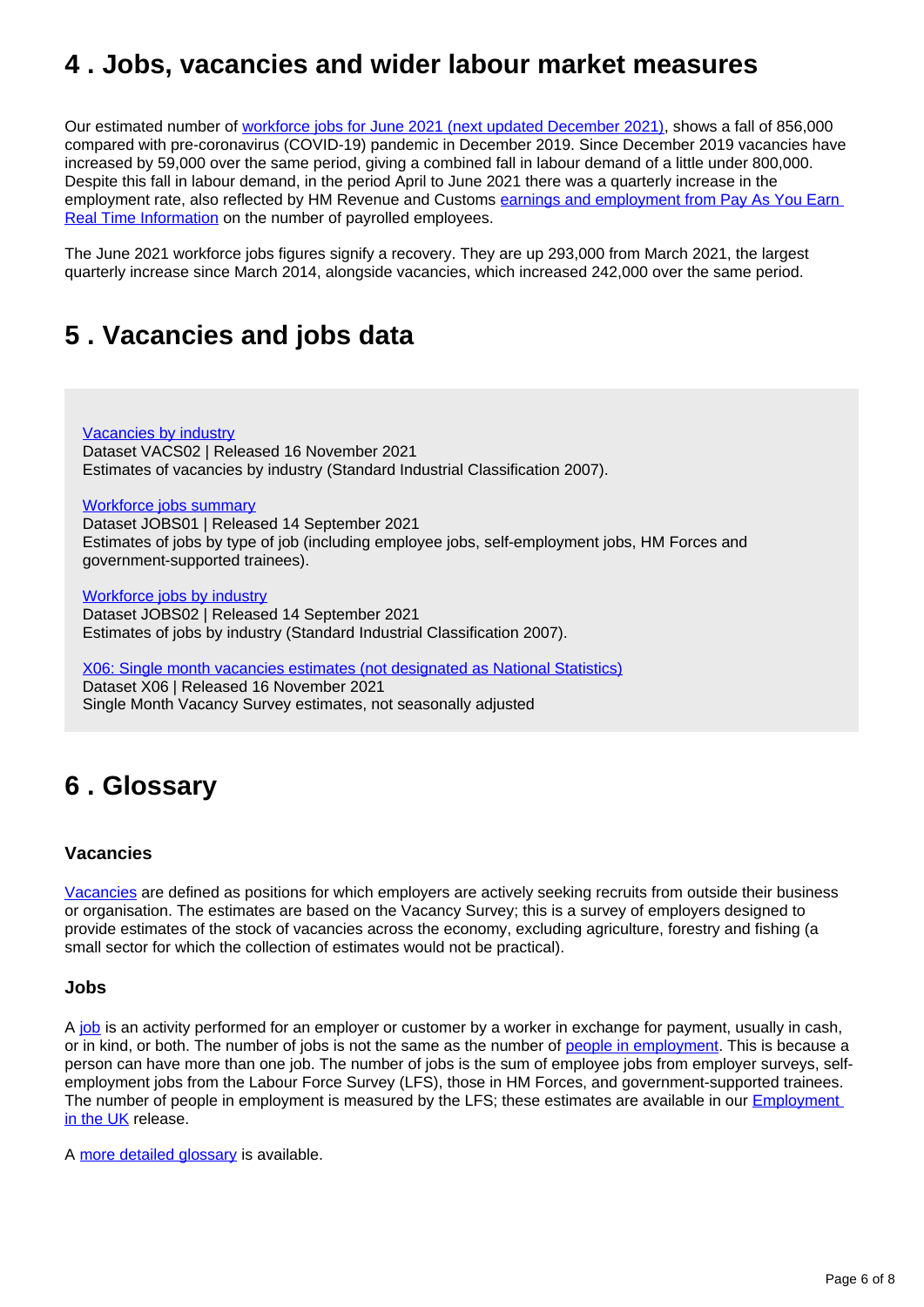## <span id="page-6-0"></span>**7 . Measuring the data**

## **Consultation on the Code of Practice for Statistics - proposed change to 9.30 am release practice**

On behalf of the UK Statistics Authority, the Office for Statistics Regulation (OSR) is conducting a consultation on [the Code of Practice for Statistics, proposing changes to the 9:30am release practice](https://osr.statisticsauthority.gov.uk/what-we-do/code-of-practice/consultation-on-the-code-of-practice-for-statistics-proposed-change-to-9-30am-release-practice/). Please send comments by 21 December 2021 to [regulation@statistics.gov.uk](mailto:regulation@statistics.gov.uk).

### **Upcoming Revisions**

In the December 2021 publication we shall be making revisions to the Workforce Jobs (WFJ) dataset after benchmarking to the latest estimates in the provisional annual Business Register and Employment Survey (BRES) 2020 figures, and revised BRES 2019 figures.

Revisions to Public Sector Employment (PSE) from June 2017, the Short-Term Employment Survey (STES) from June 2020 and seasonal adjustment from March 1981 will also be effective in next month's WFJ release.

### **Coronavirus (COVID-19)**

For more information on how labour market data sources are affected by the coronavirus (COVID-19) pandemic, see the article published on 6 May 2020, which details [some of the challenges that we have faced in producing](https://www.ons.gov.uk/employmentandlabourmarket/peopleinwork/employmentandemployeetypes/articles/coronavirusandtheeffectsonuklabourmarketstatistics/2020-05-06) [estimates a](https://www.ons.gov.uk/employmentandlabourmarket/peopleinwork/employmentandemployeetypes/articles/coronavirusandtheeffectsonuklabourmarketstatistics/2020-05-06)t this time.

An article, published on 11 December 2020, [compares our labour market data sources and discusses some of the](https://www.ons.gov.uk/employmentandlabourmarket/peopleinwork/employmentandemployeetypes/methodologies/comparisonoflabourmarketdatasources) [main differences.](https://www.ons.gov.uk/employmentandlabourmarket/peopleinwork/employmentandemployeetypes/methodologies/comparisonoflabourmarketdatasources)

Workforce Jobs estimates include data from the Labour Force Survey (LFS). From 15 July 2021 an improved LFS weighting methodology, better accounting for population changes through the coronavirus pandemic, was implemented, affecting periods from January to March 2020 onwards. This publication of Workforce Jobs statistics is the first to take on these revised LFS estimates. For more information on the changes to LFS weighting methodology through the coronavirus pandemic please see our article on the LFS Survey weighting [methodology](https://www.ons.gov.uk/employmentandlabourmarket/peopleinwork/employmentandemployeetypes/methodologies/labourforcesurveyweightingmethodology)

### **Impact on production of vacancy and workforce job estimates**

Because of social distancing measures leading to the temporary closure of businesses across the UK, there have been some difficulties in collecting data using the Vacancy Survey and the Short-Term Employment Surveys.

Survey response rates were lower than is typical. To protect the quality of our output, we have used alternative sources where possible to inform data. We have used Standard Industrial Classification (SIC) section-level indications from the Business Impact of COVID-19 Survey (BICS), as well as survey contributor-level comments provided to us over the telephone or electronically, as a guide on whether businesses are operational and likely, or not, to be actively recruiting and to confirm employment figures.

### **Sources**

The data in this bulletin come from surveys of businesses. It is not feasible to survey every business in the UK, so these statistics are estimates based on samples, not precise figures.

### **Vacancies**

Estimates of vacancies are obtained from the [Vacancy Survey](https://www.ons.gov.uk/employmentandlabourmarket/peopleinwork/employmentandemployeetypes/methodologies/vacancysurveyqmi), a survey of employers. Adzuna [Online job adverts](https://www.ons.gov.uk/economy/economicoutputandproductivity/output/datasets/onlinejobadvertestimates) are also published as part of the [Coronavirus and the latest](https://www.ons.gov.uk/peoplepopulationandcommunity/healthandsocialcare/conditionsanddiseases/bulletins/coronavirustheukeconomyandsocietyfasterindicators/latest) [indicators for the UK economy](https://www.ons.gov.uk/peoplepopulationandcommunity/healthandsocialcare/conditionsanddiseases/bulletins/coronavirustheukeconomyandsocietyfasterindicators/latest) release.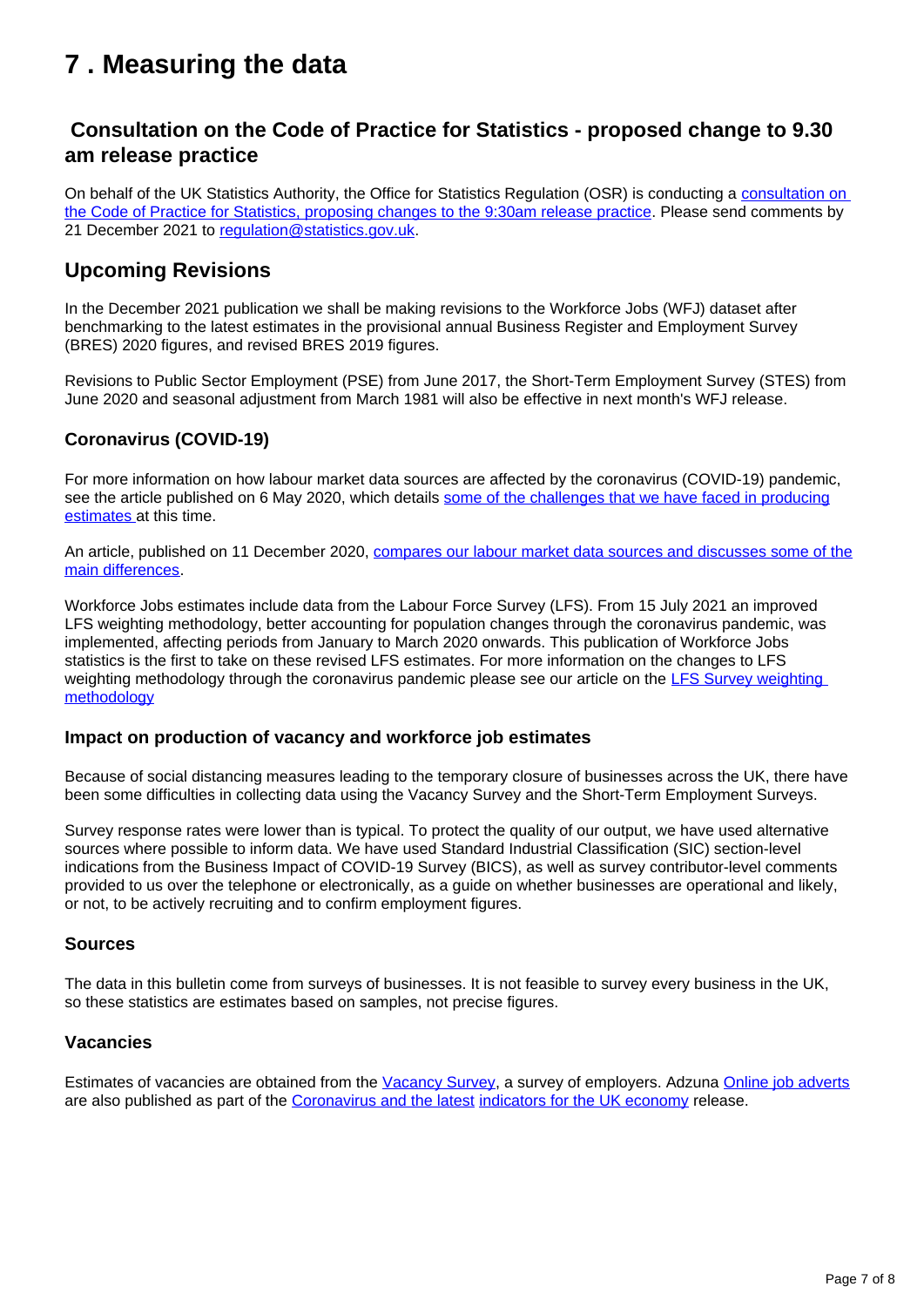### **Jobs**

Estimates of jobs are compiled from a number of sources, including Short-Term Employment Surveys (STES), the Quarterly Public Sector Employment Survey (QPSES) and the [Labour Force Survey \(LFS\)](http://www.ons.gov.uk/ons/about-ons/get-involved/taking-part-in-a-survey/information-for-households/a-to-z-of-household-and-individual-surveys/labour-force-survey/index.html). STES is a group of surveys that collect employment and turnover information from private sector businesses. In December of each year, the jobs estimates are "benchmarked" to the latest estimates from the [Business Register and Employment](https://www.ons.gov.uk/employmentandlabourmarket/peopleinwork/employmentandemployeetypes/methodologies/businessregisterandemploymentsurveybres) [Survey \(BRES\)](https://www.ons.gov.uk/employmentandlabourmarket/peopleinwork/employmentandemployeetypes/methodologies/businessregisterandemploymentsurveybres).

The STES estimates are drawn for a specified date early in the last month of each calendar quarter. The March 2020 data were from 13 March 2020 before the start of coronavirus (COVID-19) social distancing measures.

For more information on how jobs data are measured, please see the Measuring the Data section in our previous [release](https://www.ons.gov.uk/employmentandlabourmarket/peopleinwork/employmentandemployeetypes/bulletins/jobsandvacanciesintheuk/april2021#measuring-the-data)

More quality and methodology information on strengths, limitations, appropriate uses, and how the data were created is available in the [Vacancy Survey QMI](https://www.ons.gov.uk/employmentandlabourmarket/peopleinwork/employmentandemployeetypes/methodologies/vacancysurveyqmi) and [Workforce jobs QMI](https://www.ons.gov.uk/employmentandlabourmarket/peopleinwork/employmentandemployeetypes/methodologies/workforcejobsqmi).

### **Sampling variability**

The sampling variability of the three-month average vacancies level is around plus or minus 1.5% of that level expressed as a [coefficient of variation,](https://www.ons.gov.uk/methodology/methodologytopicsandstatisticalconcepts/uncertaintyandhowwemeasureit#coefficient-of-variation) giving a 95% [confidence interval f](https://www.ons.gov.uk/methodology/methodologytopicsandstatisticalconcepts/uncertaintyandhowwemeasureit#confidence-interval)or estimates of approximately plus or minus 20,000.

The sampling variability of the three-month average vacancies level for a typical industrial sector is around plus or minus 6% of that level.

## <span id="page-7-0"></span>**8 . Strengths and limitations**

Information of the strengths and limitations of this bulletin are available in our [previous release](https://www.ons.gov.uk/employmentandlabourmarket/peopleinwork/employmentandemployeetypes/bulletins/jobsandvacanciesintheuk/april2021).

## <span id="page-7-1"></span>**9 . Related links**

[Coronavirus and the effects on UK labour market statistics](https://www.ons.gov.uk/employmentandlabourmarket/peopleinwork/employmentandemployeetypes/articles/coronavirusandtheeffectsonuklabourmarketstatistics/2020-05-06)

Article | Released 6 May 2020

This article looks at the expected impact of the coronavirus (COVID-19) upon the UK labour market and some of the practical challenges that the Office for National Statistics is likely to face in collecting data.

#### [Employees in the UK: 2020](https://www.ons.gov.uk/redir/eyJhbGciOiJIUzI1NiJ9.eyJpbmRleCI6MywicGFnZVNpemUiOjEwLCJ0ZXJtIjoiRW1wbG95ZWVzIGluIHRoZSBVSyIsInBhZ2UiOjEsInVyaSI6Ii9lbXBsb3ltZW50YW5kbGFib3VybWFya2V0L3Blb3BsZWlud29yay9lbXBsb3ltZW50YW5kZW1wbG95ZWV0eXBlcy9idWxsZXRpbnMvYnVzaW5lc3NyZWdpc3RlcmFuZGVtcGxveW1lbnRzdXJ2ZXlicmVzcHJvdmlzaW9uYWxyZXN1bHRzL3Byb3Zpc2lvbmFscmVzdWx0czIwMjAiLCJsaXN0VHlwZSI6InNlYXJjaCJ9.CgP5QRpO6tMtfw6BndhPv8oLdr7fJnEGWUVadXaR38w)

Bulletin | Released 9 November 2021 The Business Register and Employment Survey (BRES) is the official source of employee and employment estimates by detailed geography and industry.

### [Revisions to workforce jobs](https://www.ons.gov.uk/employmentandlabourmarket/peopleinwork/employmentandemployeetypes/articles/revisionstoworkforcejobs/december2020)

Article | Released 15 December 2020 This article explains the revisions that have been made to the workforce jobs series

[Earnings and employment from Pay As You Earn Real Time Information, UK: November 2021](https://www.ons.gov.uk/employmentandlabourmarket/peopleinwork/earningsandworkinghours/bulletins/earningsandemploymentfrompayasyouearnrealtimeinformationuk/latest)

Bulletin | Released 16 November 2021 Experimental monthly estimates of paid employees and their pay from HM Revenue and Customs' (HMRC) Pay As You Earn (PAYE) Real Time Information (RTI) data.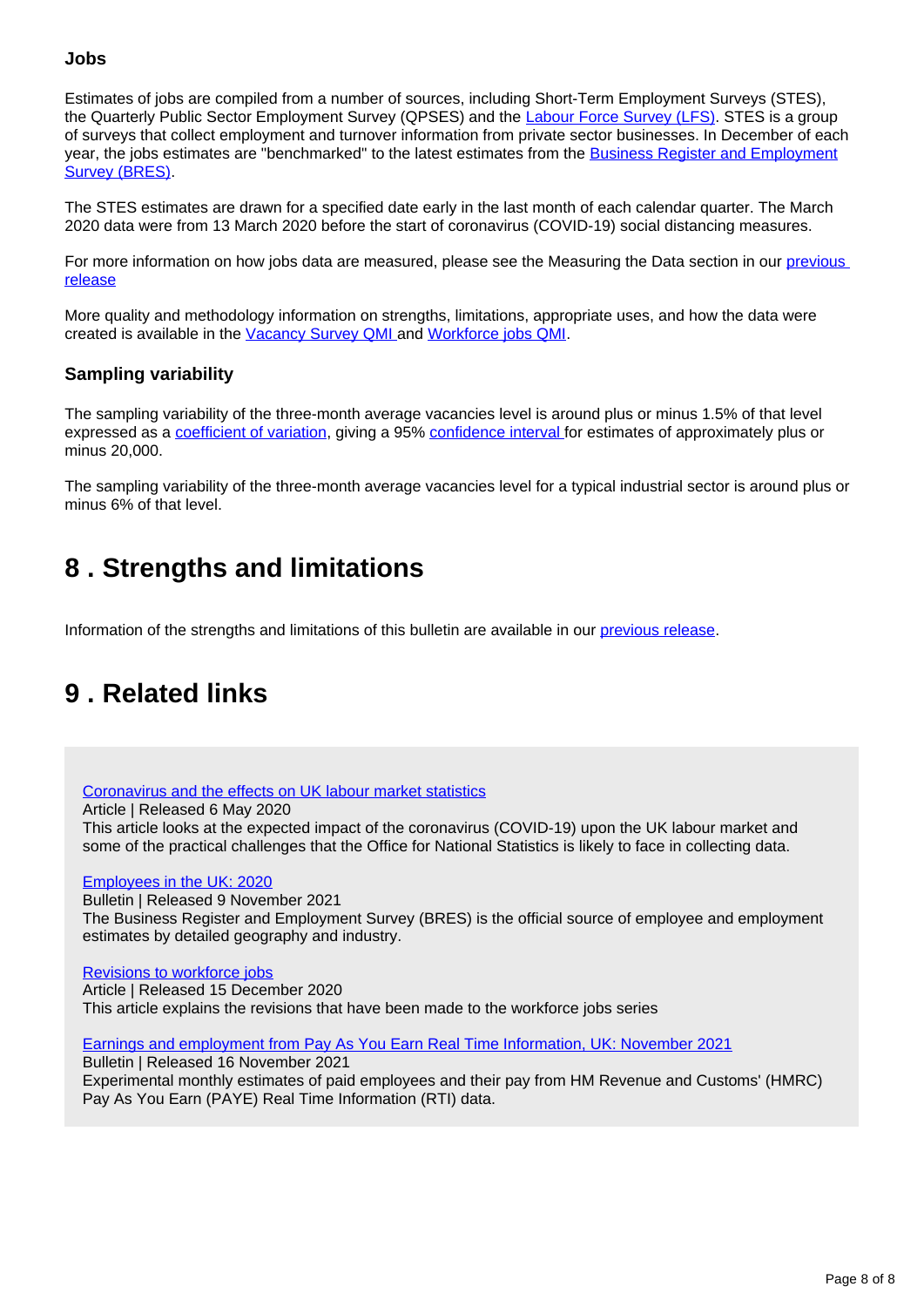# **Index of Tables**

The table below provides an index of the tables appearing in this Statistical Bulletin and it shows how these table numbers [match up with the Excel spreadsheet datasets which are available on the website."](https://www.ons.gov.uk/employmentandlabourmarket/peopleinwork/employmentandemployeetypes/bulletins/uklabourmarket/November2021/relateddata)

| <b>Statistical Bulletin</b> | <b>Table</b>                                                                  |                      |
|-----------------------------|-------------------------------------------------------------------------------|----------------------|
| table number                | description                                                                   | <b>Dataset</b>       |
|                             | <b>SUMMARY</b>                                                                |                      |
| $\overline{\mathbf{1}}$     | Labour Force Survey Summary                                                   | Dataset A02 SA       |
| $2(*)$                      | Labour market status by age group                                             | Dataset A05 SA       |
|                             | <b>EMPLOYMENT AND JOBS</b>                                                    |                      |
| 3                           | Full-time, part-time & temporary workers                                      | Dataset EMP01 SA     |
| $\overline{4}$              | Public and private sector employment                                          | Dataset EMP02        |
| 4(1)                        | Public sector employment by industry                                          | Dataset EMP03        |
| 4(2)                        | Public sector employment by sector classification: Headcount                  | <b>Dataset PSE</b>   |
| 5                           | Workforce jobs summary                                                        | Dataset JOBS01       |
| $6$ (**)                    | Workforce jobs by industry                                                    | Dataset JOBS02       |
| $\overline{7}$              | Actual weekly hours worked                                                    | Dataset HOUR01 SA    |
| 7(1)                        | Usual weekly hours worked                                                     | Dataset HOUR02 SA    |
|                             | <b>NON-UK WORKERS</b>                                                         |                      |
| $\boldsymbol{8}$            | Employment by country of birth and nationality                                | <b>Dataset EMP06</b> |
| 8(1)                        | Unemployment and economic inactivity by country of birth and nati Dataset A12 |                      |
|                             | <b>UNEMPLOYMENT</b>                                                           |                      |
| 9                           | Unemployment by age and duration                                              | Dataset UNEM01 SA    |
|                             | <b>ECONOMIC ACTIVITY AND INACTIVITY</b>                                       |                      |
| $10(*)$                     | Economic activity by age                                                      | Dataset A05 SA       |
| 11                          | Economic inactivity by reason                                                 | Dataset INAC01 SA    |
| 12                          | Labour market and educational status of young people                          | Dataset A06 SA       |
|                             | <b>EARNINGS</b>                                                               |                      |
| 13                          | Average Weekly Earnings (nominal) - Total pay                                 | Dataset EARN01       |
| 14                          | Average Weekly Earnings (nominal) - Bonus pay                                 | Dataset EARN01       |
| 15                          | Average Weekly Earnings (nominal) - Regular pay                               | Dataset EARN01       |
| 16                          | Average Weekly Earnings real and nominal (summary table)                      | Dataset EARN01       |
|                             | <b>INTERNATIONAL SUMMARY</b>                                                  |                      |
| 17                          | International comparisons of employment and unemployment                      | Dataset A10          |
|                             | <b>LABOUR DISPUTES</b>                                                        |                      |
| 18                          | Labour disputes                                                               | Dataset LABD01       |
|                             | <b>VACANCIES</b>                                                              |                      |
| 19                          | Vacancies by size of business                                                 | Dataset VACS03       |
| 20                          | Vacancies and unemployment                                                    | Dataset VACS01       |
| 21                          | Vacancies by industry                                                         | Dataset VACS02       |
|                             | <b>REDUNDANCIES</b>                                                           |                      |
| 22                          | Redundancies levels and rates                                                 | Dataset RED01 SA     |
|                             | <b>REGIONAL SUMMARY</b>                                                       |                      |
| 23                          | Regional labour market summary                                                | <b>Dataset A07</b>   |

(\*) Tables 2 and 10 in the Statistical Bulletin pdf file have been amalgamated into one spreadsheet (Dataset A05 SA).

(\*\*) Table JOBS02 provides more detail than Table 6 in the Statistical Bulletin pdf file.

The following symbols are used in the tables: p provisional, r revised, .. Not available,\* suppressed due to small sample size. The four-character identification codes appearing in the tables are the ONS references for the data series appearing in the Labour Market Statistics dataset which is available on the website at:

[https://www.ons.gov.uk](https://www.ons.gov.uk/employmentandlabourmarket/peopleinwork/employmentandemployeetypes/datasets/labourmarketstatistics)/employmentandlabourmarket/peopleinwork/employmentandemployeetypes/datasets/labourmarketstatistics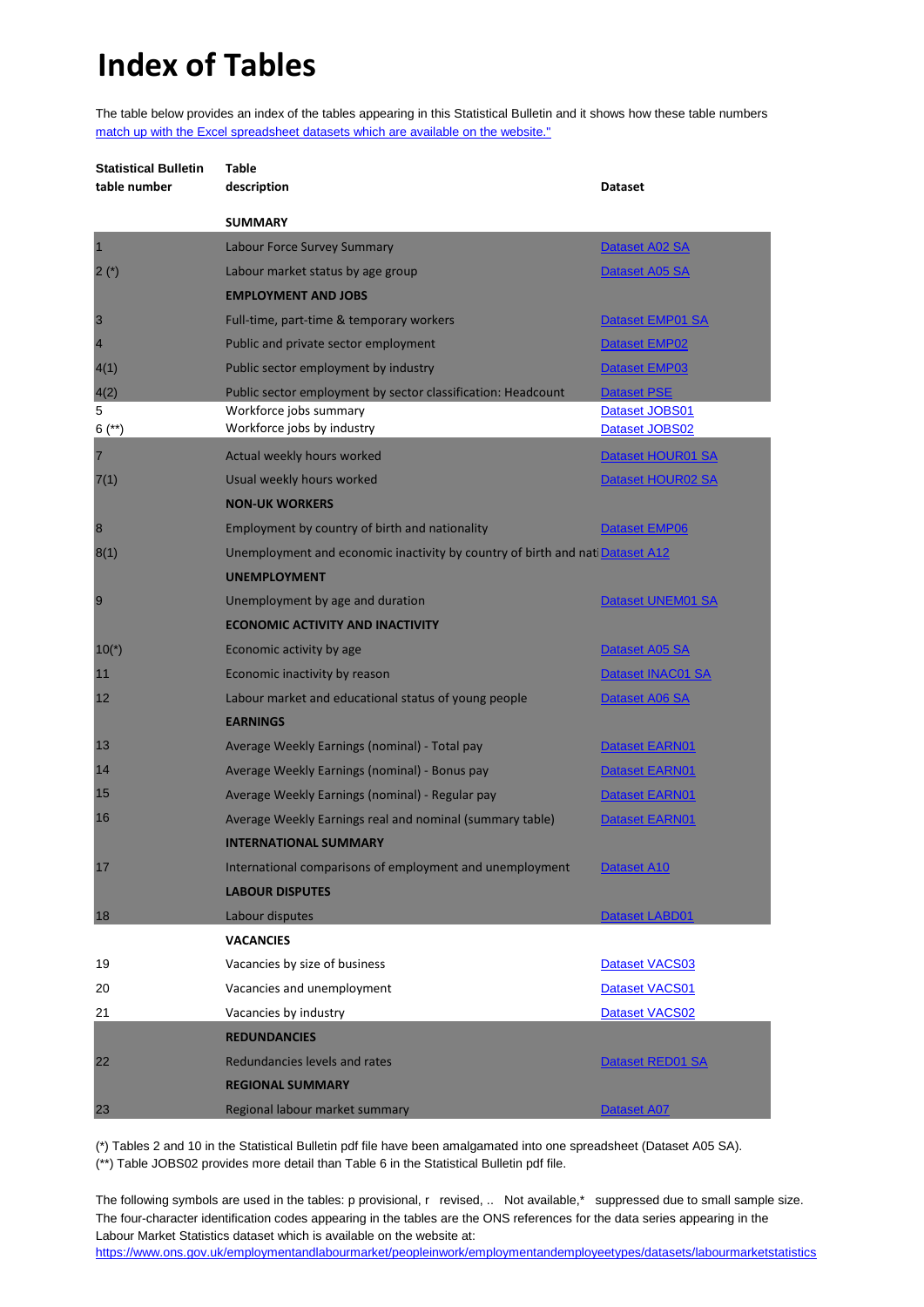## EMPLOYMENT AND JOBS 5 Workforce jobs<sup>1</sup>

|                                         | United Kingdom (thousands), seasonally adjusted |                |                                 |                  |                                          |  |  |  |  |
|-----------------------------------------|-------------------------------------------------|----------------|---------------------------------|------------------|------------------------------------------|--|--|--|--|
|                                         | Workforce jobs                                  | Employee jobs  | Self-employment<br>$i$ obs $^2$ | <b>HM Forces</b> | Government-<br>supported<br>trainees $2$ |  |  |  |  |
|                                         | 1                                               | $\overline{2}$ | $\mathsf 3$                     | $\overline{4}$   | 5                                        |  |  |  |  |
|                                         | <b>DYDC</b>                                     | <b>BCAJ</b>    | <b>DYZN</b>                     | <b>LOJX</b>      | LOJU                                     |  |  |  |  |
| <b>Jun 19</b>                           | 35.557                                          | 30.694         | 4.670                           | 152              | 41                                       |  |  |  |  |
| Sep 19                                  | 35.627                                          | 30,829         | 4,615                           | 153              | 29                                       |  |  |  |  |
| Dec 19                                  | 35,658                                          | 30,781         | 4,690                           | 153              | 35                                       |  |  |  |  |
| Mar 20 $3(r)$                           | 35.633                                          | 30,924         | 4,523                           | 154              | 31                                       |  |  |  |  |
| Jun 20 (r)                              | 35,145                                          | 30,599         | 4,359                           | 156              | 31                                       |  |  |  |  |
| Sep 20 (r)                              | 34.552                                          | 30,149         | 4,215                           | 157              | 31                                       |  |  |  |  |
| Dec 20 (r)                              | 34,358                                          | 30,053         | 4,114                           | 158              | 34                                       |  |  |  |  |
| Mar 21 (r)                              | 34,509                                          | 30,168         | 4,157                           | 159              | 24                                       |  |  |  |  |
| Jun 21 (p)                              | 34,802                                          | 30,382         | 4,229                           | 159              | 32                                       |  |  |  |  |
| Change on quarter                       | 293                                             | 214            | 72                              | $\Omega$         | 8                                        |  |  |  |  |
| Change %                                | 0.9                                             | 0.7            | 1.7                             | $-0.1$           | 32.0                                     |  |  |  |  |
| Change on year                          | $-342$                                          | $-217$         | $-130$                          | 3                | $\mathbf{1}$                             |  |  |  |  |
| Change %                                | $-1.0$                                          | $-0.7$         | $-3.0$                          | 2.1              | 3.4                                      |  |  |  |  |
| Relationship between columns: 1=2+3+4+5 |                                                 |                |                                 |                  | See footnotes under table 6              |  |  |  |  |

## 6 Workforce jobs by industry <sup>1</sup>

Standard Industrial Classification (2007) United Kingdom (thousands), seasonally adjusted

| SIC 2007 sections | All jobs<br>$A - T$ | Agriculture, forestry &<br>fishing<br>Α | Mining & quarrying<br>B | Manufacturing<br>C | Electricity, gas,<br>steam & air<br>conditioning<br>supply<br>D | Water supply,<br>sewerage,<br>waste &<br>remediation<br>activities<br>E | Construction<br>F | Wholesale & retail<br>trade; repair of<br>motor vehicles and<br>motor cycles<br>G | Transport &<br>storage<br>H | Accommod-ation<br>& food service<br>activities | Information &<br>communic-ation<br>J |
|-------------------|---------------------|-----------------------------------------|-------------------------|--------------------|-----------------------------------------------------------------|-------------------------------------------------------------------------|-------------------|-----------------------------------------------------------------------------------|-----------------------------|------------------------------------------------|--------------------------------------|
|                   |                     |                                         |                         |                    |                                                                 |                                                                         |                   |                                                                                   |                             |                                                |                                      |
|                   | <b>DYDC</b>         | JWR5                                    | JWR6                    | JWR7               | JWR8                                                            | JWR9                                                                    | JWS2              | JWS3                                                                              | JWS4                        | JWS5                                           | JWS6                                 |
| <b>Jun 19</b>     | 35,557              | 397                                     | 61                      | 2,689              | 144                                                             | 223                                                                     | 2,338             | 5,016                                                                             | 1,822                       | 2,513                                          | 1,494                                |
| Sep 19            | 35,627              | 404                                     | 61                      | 2,692              | 142                                                             | 220                                                                     | 2,312             | 5,004                                                                             | 1.805                       | 2,517                                          | 1,500                                |
| Dec 19            | 35,658              | 411                                     | 62                      | 2,676              | 148                                                             | 216                                                                     | 2,341             | 4,993                                                                             | 1,795                       | 2,528                                          | 1,507                                |
| Mar 20 $3(r)$     | 35,633              | 389                                     | 67                      | 2,680              | 149                                                             | 213                                                                     | 2,320             | 4,975                                                                             | 1,793                       | 2,544                                          | 1,526                                |
| Jun 20 (r)        | 35,145              | 371                                     | 61                      | 2,627              | 146                                                             | 209                                                                     | 2,324             | 5,003                                                                             | 1,804                       | 2,399                                          | 1,483                                |
| Sep 20 (r)        | 34,552              | 417                                     | 54                      | 2,563              | 144                                                             | 211                                                                     | 2,206             | 4.876                                                                             | 1,782                       | 2,355                                          | 1,464                                |
| Dec 20 (r)        | 34,358              | 370                                     | 55                      | 2,553              | 146                                                             | 210                                                                     | 2,199             | 4,859                                                                             | 1,737                       | 2,219                                          | 1,444                                |
| Mar 21 (r)        | 34,509              | 358                                     | 58                      | 2,530              | 145                                                             | 205                                                                     | 2,215             | 4,835                                                                             | 1,806                       | 2,228                                          | 1,444                                |
| Jun 21 (p)        | 34,802              | 351                                     | 59                      | 2,537              | 145                                                             | 219                                                                     | 2,290             | 4,823                                                                             | 1,792                       | 2,350                                          | 1,409                                |
| Change on quarter | 293                 | $-7$                                    |                         | $\overline{7}$     | $\mathbf 0$                                                     | 14                                                                      | 75                | $-12$                                                                             | $-14$                       | 122                                            | $-35$                                |
| Change %          | 0.9                 | $-1.9$                                  | 2.3                     | 0.3                | 0.1                                                             | 6.6                                                                     | 3.4               | $-0.2$                                                                            | $-0.8$                      | 5.5                                            | $-2.5$                               |
| Change on year    | $-342$              | $-21$                                   | $-2$                    | $-89$              | $-1$                                                            | 9                                                                       | $-34$             | $-180$                                                                            | $-13$                       | $-49$                                          | $-74$                                |
| Change %          | $-1.0$              | $-5.5$                                  | $-2.9$                  | $-3.4$             | $-0.7$                                                          | 4.4                                                                     | $-1.5$            | $-3.6$                                                                            | $-0.7$                      | $-2.0$                                         | $-5.0$                               |

|                   |                      |                         |                      |                                   | Public admin &        |                |                |                                 |               |                  |                       |
|-------------------|----------------------|-------------------------|----------------------|-----------------------------------|-----------------------|----------------|----------------|---------------------------------|---------------|------------------|-----------------------|
|                   |                      |                         | Professional         | Administrative &                  | defence;              |                | Human health & |                                 |               | People employed  |                       |
|                   | Financial &          |                         | scientific &         | support service compulsory social |                       |                |                | social work Arts, entertainment | Other service | by               |                       |
|                   | insurance activities | Real estate activities  | technical activities | activities                        | security <sup>4</sup> | Education      | activities     | & recreation                    | activities    | households, etc. | <b>Total services</b> |
| SIC 2007 sections | K                    |                         | м                    | N                                 | $\circ$               | P              | Q              | R                               | s             |                  | $G-T$                 |
|                   |                      |                         |                      |                                   |                       |                |                |                                 |               |                  |                       |
|                   | JWS7                 | JWS8                    | JWS9                 | JWT2                              | JWT3                  | JWT4           | JWT5           | JWT6                            | JWT7          | <b>KW78</b>      | JWT8                  |
|                   |                      |                         |                      |                                   |                       |                |                |                                 |               |                  |                       |
| <b>Jun 19</b>     | 1,134                | 590                     | 3,216                | 3,023                             | 1,511                 | 2,938          | 4,414          | 1,028                           | 946           | 59               | 29,705                |
| Sep 19            | 1,143                | 614                     | 3,203                | 3,046                             | 1,524                 | 2,950          | 4,426          | 1.044                           | 965           | 54               | 29,796                |
| Dec 19            | 1,137                | 638                     | 3,186                | 3,022                             | 1,533                 | 2,954          | 4,414          | 1,054                           | 990           | 53               | 29,804                |
|                   |                      |                         |                      |                                   |                       |                |                |                                 |               |                  |                       |
| Mar 20 $3$ (r)    | 1,148                | 648                     | 3,243                | 2,994                             | 1,543                 | 2,952          | 4,408          | 1,043                           | 942           | 55               | 29,815                |
| Jun 20 (r)        | 1,152                | 642                     | 3,147                | 2,847                             | 1.559                 | 2,953          | 4,421          | 995                             | 959           | 41               | 29,407                |
| Sep 20 (r)        | 1,132                | 630                     | 3,147                | 2,802                             | 1,565                 | 2,931          | 4,370          | 935                             | 918           | 48               | 28,957                |
| Dec 20 (r)        | 1,144                | 656                     | 3,170                | 2,828                             | 1,587                 | 2,918          | 4,415          | 905                             | 899           | 45               | 28,825                |
|                   |                      |                         |                      |                                   |                       |                |                |                                 |               |                  |                       |
| Mar 21 (r)        | 1,140                | 646                     | 3,185                | 2,876                             | 1,612                 | 2,912          | 4,482          | 875                             | 906           | 52               | 28,998                |
| Jun 21 (p)        | 1,124                | 647                     | 3,217                | 2,922                             | 1,614                 | 2,915          | 4,489          | 936                             | 904           | 60               | 29,201                |
|                   |                      |                         |                      |                                   |                       |                |                |                                 |               |                  |                       |
| Change on quarter | $-16$                | $\overline{\mathbf{c}}$ | 32                   | 46                                | $\overline{1}$        | $\overline{4}$ | $\overline{7}$ | 61                              | -3            | 8                | 203                   |
| Change %          | $-1.4$               | 0.2                     | 1.0                  | 1.6                               | 0.1                   | 0.1            | 0.2            | 7.0                             | $-0.3$        | 15.9             | 0.7                   |
|                   |                      |                         |                      |                                   |                       |                |                |                                 |               |                  |                       |
| Change on year    | $-28$                | 5                       | 69                   | 75                                | 54                    | $-37$          | 68             | $-59$                           | $-55$         | 19               | $-205$                |
| Change %          | $-2.4$               | 0.7                     | 2.2                  | 2.6                               | 3.5                   | $-1.3$         | 1.5            | $-5.9$                          | $-5.8$        | 46.4             | $-0.7$                |

Workforce jobs enquiries 01633 456776

Sources: Employer surveys, Labour Force Survey and administrative sources

[1. Workforce Jobs estimat](https://www.ons.gov.uk/employmentandlabourmarket/peopleinwork/employmentandemployeetypes/articles/impactofreweightingonlabourforcesurveykeyindicatorsuk/2020)es include data from the Labour Force Survey (LFS). From the 15th July 2021 an improved LFS weighting methodology, better accounting for population changes through the COVID-19 pandemic was impleme

2. Workforce Jobs figures are asure of jobs rather than people. For this reason estimates of self-employment jobs and government supported traines in the form estimates of people in ell-employment and the set included in t

3. The employee jobs data relate to the March 2020 period before reported cases of the coronavirus (COVID-19) in the UK. Self-employment jobs relate to the period February-April 2020 which includes self-employment jobs bef

4. This series is not exclusively a public sector series as it includes some private sector jobs. See table 4 for estimates of public and private sector employment.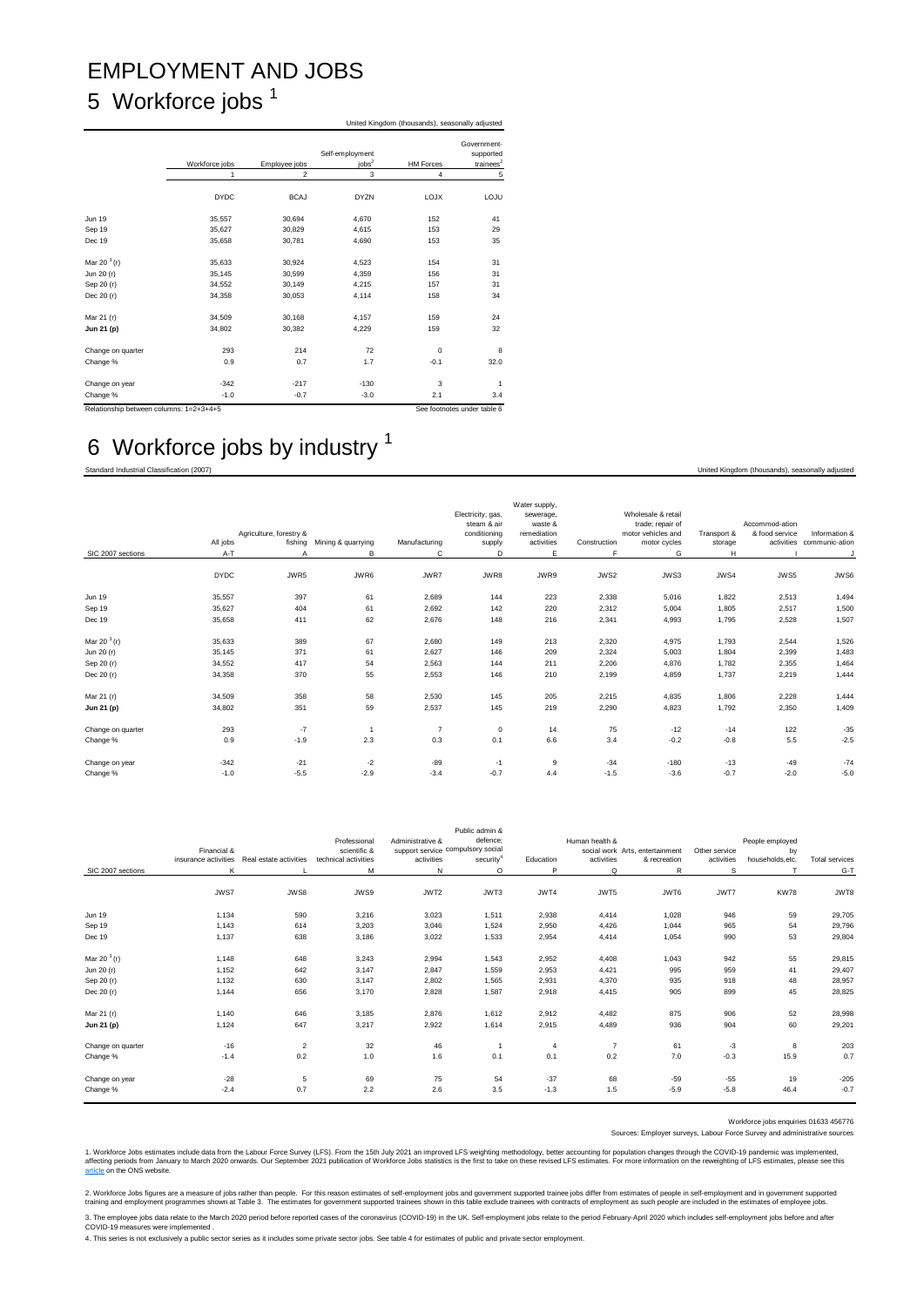# VACANCIES 19 Vacancies<sup>1</sup> by size of business

United Kingdom (thousands), seasonally adjusted

|                                                |         |               | Number of employees |       |        |          |                            |  |  |  |
|------------------------------------------------|---------|---------------|---------------------|-------|--------|----------|----------------------------|--|--|--|
|                                                |         | All Vacancies | $1 - 9$             | 10-49 | 50-249 | 250-2499 | 2500+                      |  |  |  |
|                                                |         | AP2Y          | ALY5                | ALY6  | ALY7   | ALY8     | ALY9                       |  |  |  |
| Levels                                         |         |               |                     |       |        |          |                            |  |  |  |
| Aug-Oct 2019                                   |         | 815           | 115                 | 121   | 105    | 180      | 294                        |  |  |  |
| Aug-Oct 2020                                   | (r)     | 538           | 105                 | 85    | 77     | 101      | 171                        |  |  |  |
| Sept-Nov 2020                                  |         | 564           | 107                 | 83    | 82     | 113      | 179                        |  |  |  |
| Oct-Dec 2020                                   |         | 589           | 113                 | 79    | 81     | 119      | 197                        |  |  |  |
| Nov-Jan 2021                                   |         | 608           | 108                 | 81    | 83     | 121      | 216                        |  |  |  |
| Dec-Feb 2021                                   |         | 611           | 103                 | 84    | 85     | 124      | 217                        |  |  |  |
| Jan-Mar 2021                                   |         | 621           | 94                  | 93    | 86     | 129      | 220                        |  |  |  |
| Feb-Apr 2021                                   |         | 663           | 104                 | 103   | 89     | 142      | 224                        |  |  |  |
| Mar-May 2021                                   |         | 764           | 124                 | 124   | 102    | 171      | 243                        |  |  |  |
| Apr-Jun 2021                                   |         | 863           | 143                 | 135   | 118    | 202      | 265                        |  |  |  |
| May-Jul 2021                                   | (r)     | 950           | 158                 | 150   | 130    | 215      | 297                        |  |  |  |
| Jun-Aug 2021                                   | (r)     | 1031          | 164                 | 163   | 142    | 234      | 329                        |  |  |  |
| Jul-Sept 2021                                  | (r)     | 1108          | 168                 | 175   | 156    | 251      | 358                        |  |  |  |
| Aug-Oct 2021                                   | (p)     | 1172          | 177                 | 186   | 170    | 258      | 381                        |  |  |  |
| Change on quarter                              | $\star$ | 222           | 19                  | 36    | 40     | 43       | 84                         |  |  |  |
| Change %                                       | $\star$ | 23.4          | 12.2                | 24.1  | 30.5   | 20.1     | 28.2                       |  |  |  |
| Change on year                                 |         | 634           | 72                  | 102   | 93     | 157      | 210                        |  |  |  |
| Change %                                       |         | 117.8         | 68.1                | 120.4 | 121.9  | 155.5    | 123.2                      |  |  |  |
| 1. Excludes Agriculture, Forestry and Fishing. |         |               |                     |       |        |          | Source: ONS Vacancy Survey |  |  |  |

Vacancy Survey enquiries: vacancy.survey@ons.gov.uk, 01633 456777

\* Change on previous non-overlapping three month rolling average time period.

## $20$  Vacancies<sup>1</sup> and Unemployment United Kingdom (thousands), seasonally adjusted

|                     | All Vacancies <sup>1</sup><br>AP2Y | Unemployment <sup>2</sup><br><b>MGSC</b> | Number of<br>unemployed<br>people per<br>vacancy<br>JPC5 |
|---------------------|------------------------------------|------------------------------------------|----------------------------------------------------------|
|                     |                                    |                                          |                                                          |
| Levels              |                                    |                                          |                                                          |
| <b>Jul-Sep 2019</b> | 831                                | 1,306                                    | 1.6                                                      |
| <b>Jul-Sep 2020</b> | 496                                | 1,648                                    | 3.3                                                      |
| Oct-Dec 2020        | 589                                | 1,771                                    | 3.0                                                      |
| Jan-Mar 2021        | 621                                | 1,653                                    | 2.7                                                      |
| Apr-Jun 2021        | 863                                | 1,600                                    | 1.9                                                      |
| Jul-Sep 2021<br>(r) | 1108                               | 1,448                                    | 1.3                                                      |
| Change on quarter   | 245                                | $-152$                                   | $-0.5$                                                   |
| Change %            | 28.4                               | $-9.5$                                   |                                                          |
| Change on year      | 612                                | $-200$                                   | $-2.0$                                                   |
| Change %            | 123.4                              | $-12.1$                                  |                                                          |

Source: ONS Vacancy Survey/ Labour Force Survey

Vacancy Survey enquiries: vacancy.survey@ons.gov.uk, 01633 456777

1. Excludes Agriculture, Forestry and Fishing.

2. Unemployment estimates are produced from the Labour Force Survey (LFS) and are always one period behind the ONS Vacancy Survey estimates. This table therefore shows estimates for the same periods as shown in table 1 (which shows LFS estimates).